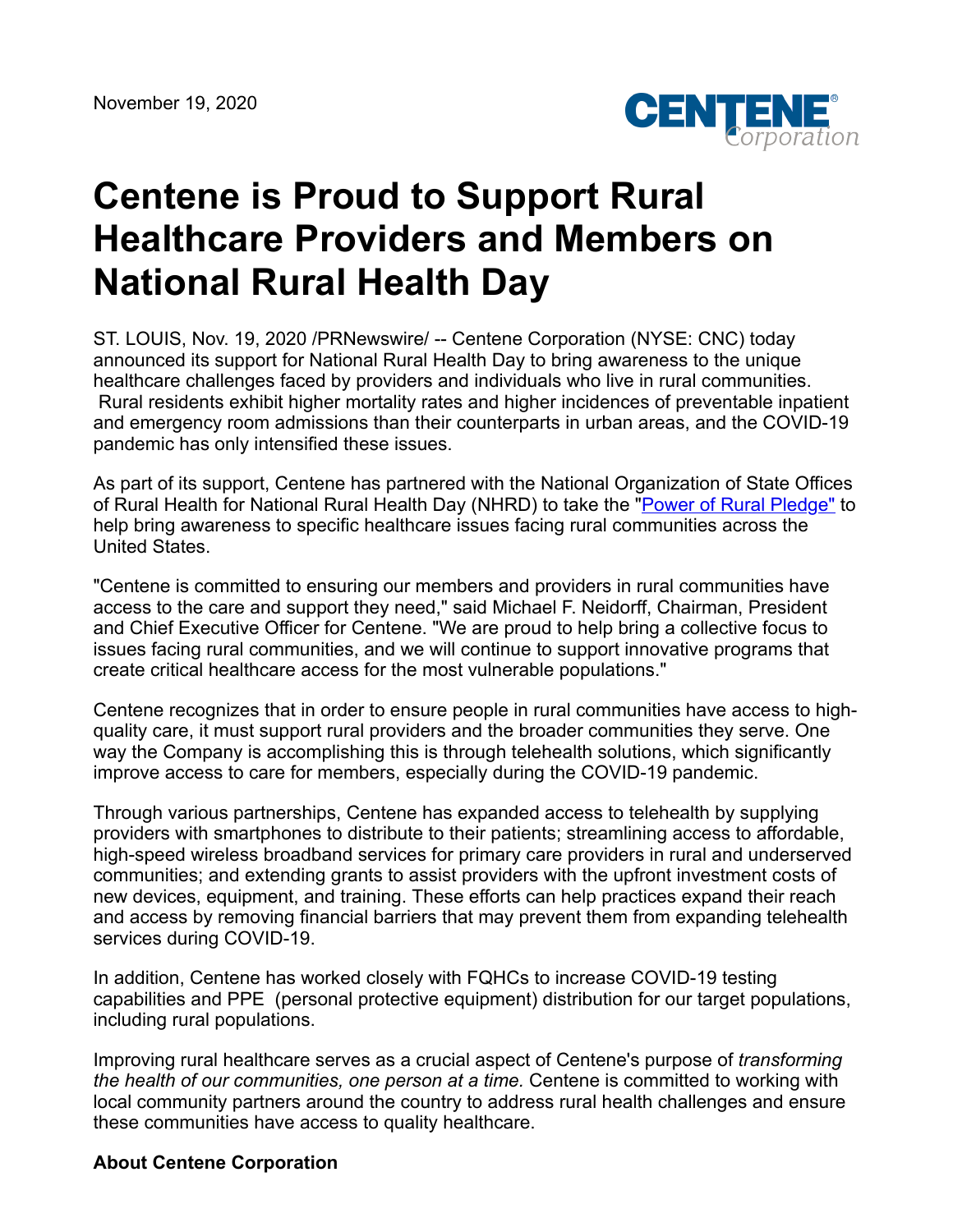Centene Corporation, a Fortune 50 company, is a leading multi-national healthcare enterprise that is committed to helping people live healthier lives. The Company takes a local approach – with local brands and local teams – to provide fully integrated, high-quality, and cost-effective services to government-sponsored and commercial healthcare programs, focusing on under-insured and uninsured individuals. Centene offers affordable and highquality products to nearly 1 in 15 individuals across the nation, including Medicaid and Medicare members (including Medicare Prescription Drug Plans) as well as individuals and families served by the Health Insurance Marketplace, the TRICARE program, and individuals in correctional facilities. The Company also serves several international markets, and contracts with other healthcare and commercial organizations to provide a variety of specialty services focused on treating the whole person. Centene focuses on long-term growth and the development of its people, systems and capabilities so that it can better serve its members, providers, local communities, and government partners.

Centene uses its investor relations website to publish important information about the company, including information that may be deemed material to investors. Financial and other information about Centene is routinely posted and is accessible on Centene's investor relations website, [http://investors.centene.com/.](http://investors.centene.com/)

## **Forward-Looking Statements**

*All statements, other than statements of current or historical fact, contained in this press release are forward-looking statements. Without limiting the foregoing, forward-looking statements often use words such as "believe," "anticipate," "plan," "expect," "estimate," "intend," "seek," "target," "goal," "may," "will," "would," "could," "should," "can," "continue" and other similar words or expressions (and the negative thereof). Centene (the Company, our, or we) intends such forward-looking statements to be covered by the safe-harbor provisions for forward-looking statements contained in the Private Securities Litigation Reform Act of 1995, and we are including this statement for purposes of complying with these safe-harbor provisions. In particular, these statements include, without limitation, statements about our future operating or financial performance, market opportunity, growth strategy, competition, expected activities in completed and future acquisitions, including statements about the impact of our recently completed acquisition (the WellCare Acquisition) of WellCare Health Plans, Inc. (WellCare), other recent and future acquisitions, investments and the adequacy of our available cash resources. These forward-looking statements reflect our current views with respect to future events and are based on numerous assumptions and assessments made by us in light of our experience and perception of historical trends, current conditions, business strategies, operating environments, future developments and other factors we believe appropriate. By their nature, forward-looking statements involve known and unknown risks and uncertainties and are subject to change because they relate to events and depend on circumstances that will occur in the future, including economic, regulatory, competitive and other factors that may cause our or our industry's actual results, levels of activity, performance or achievements to be materially different from any future results, levels of activity, performance or achievements expressed or implied by these forward-looking statements. These statements are not guarantees of future performance and are subject to risks, uncertainties and assumptions. All forward-looking statements included in this press release are based on information available to us on the date hereof. Except as may be otherwise required by law, we undertake no obligation to update or revise the forward-looking statements included in this press release, whether as a result of new information, future events or otherwise, after the date hereof. You should not place undue reliance on any forward-looking statements, as actual results may differ materially from projections, estimates, or other forward-looking statements due to a variety of important*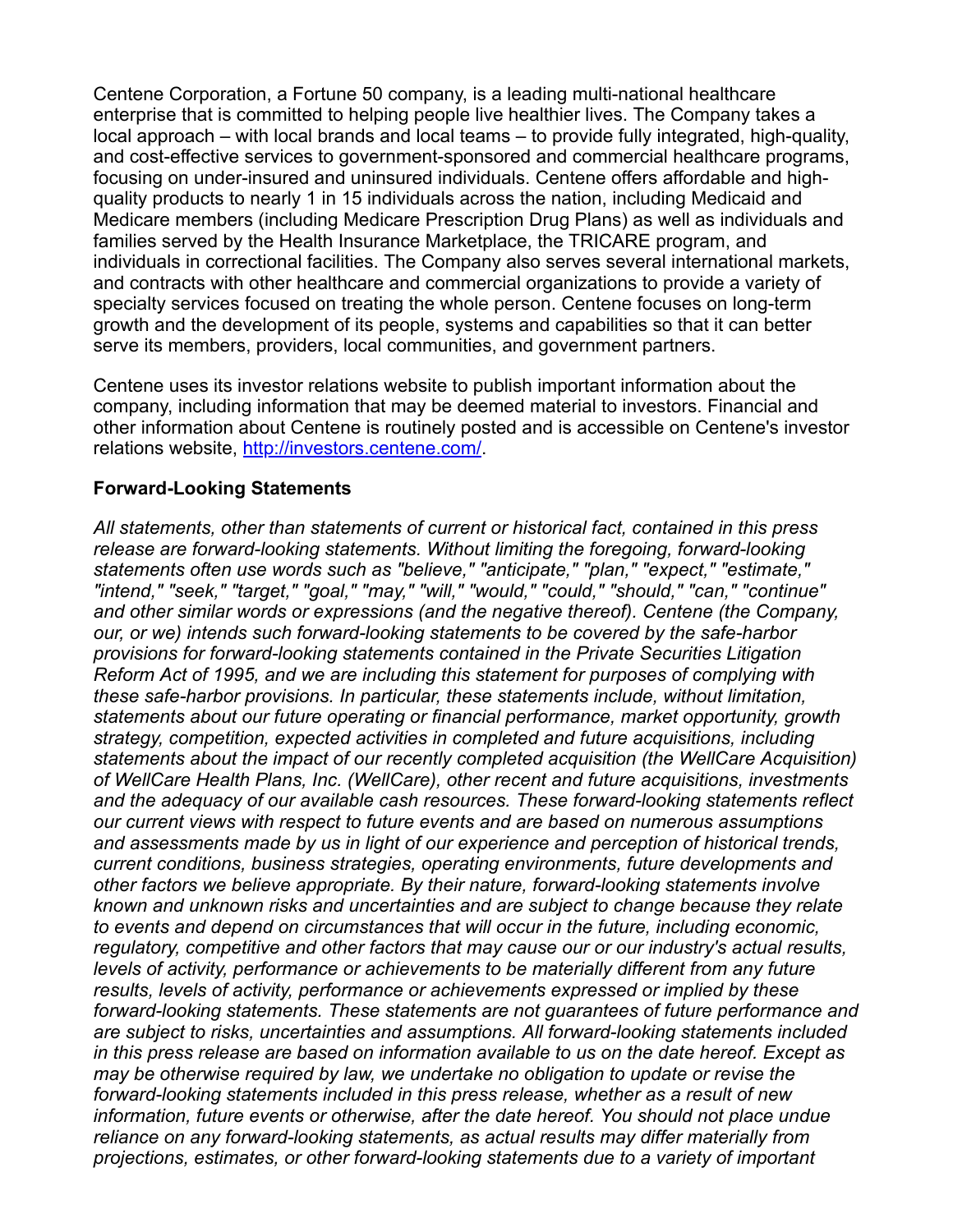*factors, variables and events including but not limited to: the impact of COVID-19 on global markets, economic conditions, the healthcare industry and our results of operations, which is unknown, and the response by governments and other third parties; uncertainty as to our expected financial performance during the period of integration of the WellCare Acquisition; the possibility that the expected synergies and value creation from the WellCare Acquisition will not be realized, or will not be realized within the expected time period; the risk that unexpected costs will be incurred in connection with the integration of the WellCare Acquisition or that the integration of WellCare will be more difficult or time consuming than expected; unexpected costs, charges or expenses resulting from the WellCare Acquisition; the inability to retain key personnel; disruption from the integration of the WellCare Acquisition, including potential adverse reactions or changes to business relationships with customers, employees, suppliers or regulators, making it more difficult to maintain business and operational relationships; the risk that we may not be able to effectively manage our expanded operations; our ability to accurately predict and effectively manage health benefits and other operating expenses and reserves, including fluctuations in medical utilization rates due to the impact of COVID-19; competition; membership and revenue declines or unexpected trends; changes in healthcare practices, new technologies, and advances in medicine; increased healthcare costs; changes in economic, political or market conditions; changes in federal or state laws or regulations, including changes with respect to income tax reform or government healthcare programs as well as changes with respect to the Patient Protection and Affordable Care Act (ACA) and the Health Care and Education Affordability Reconciliation Act, collectively referred to as the ACA and any regulations enacted thereunder that may result from changing political conditions or judicial actions, including the ultimate outcome in "Texas v. United States of America" regarding the constitutionality of the ACA; rate cuts or other payment reductions or delays by governmental payors and other risks and uncertainties affecting our government businesses; our ability to adequately price products on the Health Insurance Marketplaces and other commercial and Medicare products; tax matters; disasters or major epidemics; the outcome of legal and regulatory proceedings; changes in expected contract start dates; provider, state, federal, foreign and other contract changes and timing of regulatory approval of contracts; the expiration, suspension, or termination of our contracts with federal or state governments (including but not limited to Medicaid, Medicare, TRICARE or other customers); the difficulty of predicting the timing or outcome of pending or future litigation or government investigations; challenges to our contract awards; cyber-attacks or other privacy or data security incidents; the possibility that the expected synergies and value creation from acquired businesses, including businesses we may acquire in the future, will not be realized, or will not be realized within the expected time period; the exertion of management's time and our resources, and other expenses incurred and business changes required in connection with complying with the undertakings in connection with any regulatory, governmental or third party consents or approvals for acquisitions; disruption caused by significant completed and pending acquisitions, including, among others, the WellCare Acquisition, making it more difficult to maintain business and operational relationships; the risk that unexpected costs will be incurred in connection with the completion and/or integration of acquisition transactions; changes in expected closing dates, estimated purchase price and accretion for acquisitions; the risk that acquired businesses will not be integrated successfully; restrictions and limitations in connection with our indebtedness; our ability to maintain or achieve improvement in the Centers for Medicare and Medicaid Services (CMS) Star ratings and maintain or achieve improvement in other quality scores in each case that can impact revenue and future growth; availability of debt and equity financing, on terms that are favorable to us; inflation; foreign currency fluctuations and risks and uncertainties discussed in the reports that Centene has filed with the Securities and Exchange Commission. This list of important factors is not intended to be exhaustive. We discuss certain of these matters*